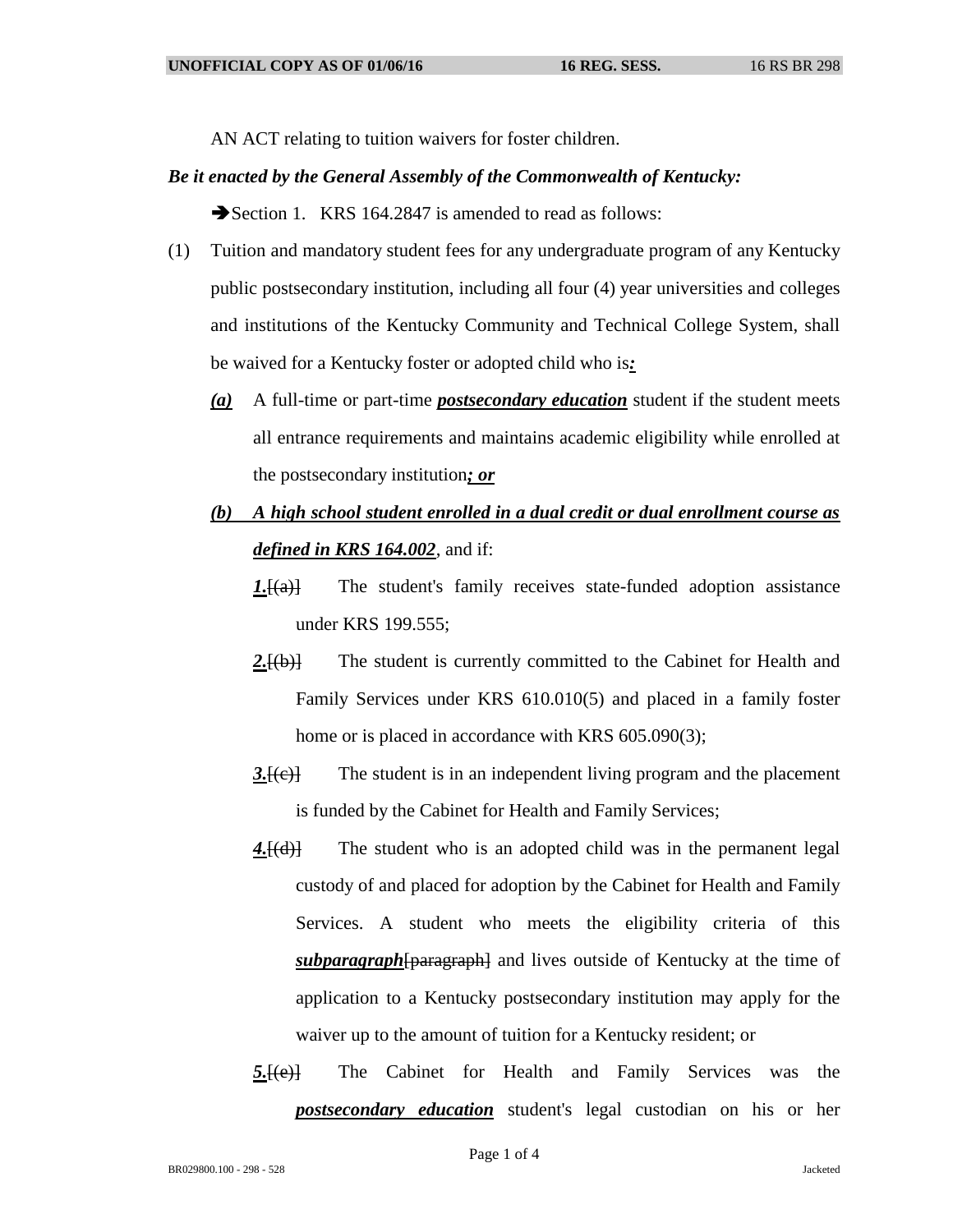eighteenth birthday.

- (2) Tuition and mandatory student fees for any undergraduate program of any Kentucky public postsecondary institution, including all four (4) year universities and colleges and institutions of the Kentucky Community and Technical College System, shall be waived for a Department of Juvenile Justice foster child who is a full-time or part-time student if the student meets all entrance requirements and maintains academic eligibility while enrolled at the postsecondary institution and obtains a recommendation for participation from an official from the Department of Juvenile Justice, and if:
	- (a) The student has not been sentenced to the Department of Juvenile Justice under KRS Chapter 640;
	- (b) The student has been committed to the Department of Juvenile Justice for a period of at least twelve (12) months;
	- (c) The student is in an independent living program and placement is funded by the Department of Juvenile Justice;
	- (d) The parental rights of the student's biological parents have been terminated; or
	- (e) The student was committed to the Cabinet for Health and Family Services prior to a commitment to the Department of Juvenile Justice.
- (3) Upon request of the postsecondary institution, the Cabinet for Health and Family Services shall confirm the eligibility status under subsection (1) of this section and the Department of Juvenile Justice shall confirm the eligibility status and recommendations under subsection (2) of this section of the student seeking to participate in the waiver program. Release of this information shall not constitute a breach of confidentiality required by KRS 199.570, 610.320, or 620.050.
- (4) The *postsecondary education* student shall complete the Free Application for Federal Student Aid to determine the level of need and eligibility for state and federal financial aid programs. If the sum of the tuition waiver plus other student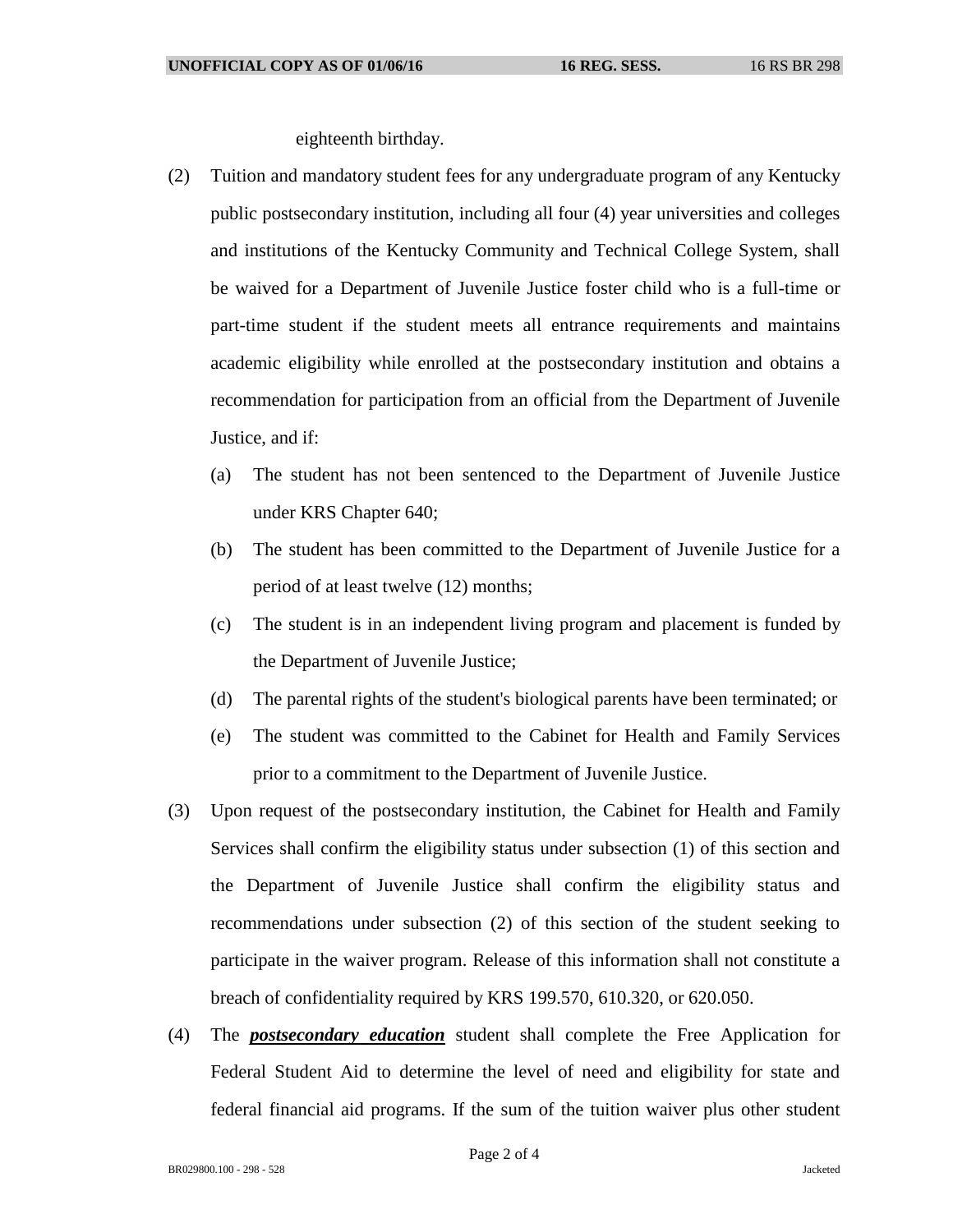financial assistance, except loans and the work study program under 42 U.S.C. secs. 2751-2756b, from all sources exceeds the *postsecondary education* student's total cost of attendance, as defined in 20 U.S.C. sec. 1087ll, the tuition waiver shall be reduced by the amount exceeding the total cost of attendance.

- (5) The *postsecondary education* student shall be eligible for the tuition waiver:
	- (a) For entrance to the institution for a period of no more than  $\mathbf{five}$  (5) $\text{Ifour (4)}$ years after the date of graduation from high school; and
	- (b) For a period of five (5) years after first admittance to any Kentucky institution if satisfactory progress is achieved or maintained, except when extended in accordance with subsection (6) of this section.
- (6) The expiration of a student's five  $(5)$  year eligibility under subsection  $(5)(b)$  of this section shall be extended upon a determination by the institution that the student was unable to enroll for or complete an academic term due to serving:
	- (a) On active duty status in the United States Armed Forces;
	- (b) As an officer in the Commissioned Corps of the United States Public Health Service; or
	- (c) On active service in the Peace Corps Act or the Americorps.

The original expiration date shall be extended by the total number of years during which the student was on active duty status. The number of months served on active duty status shall be rounded up to the next higher year to determine the maximum length of eligibility extension allowed.

(7) The Cabinet for Health and Family Services shall report the number of students participating in the tuition waiver program under subsection (1) of this section and the Department of Juvenile Justice shall report the number of students participating in the tuition waiver program under subsection (2) of this section on October 1 each year to the Council on Postsecondary Education and the Legislative Research Commission.